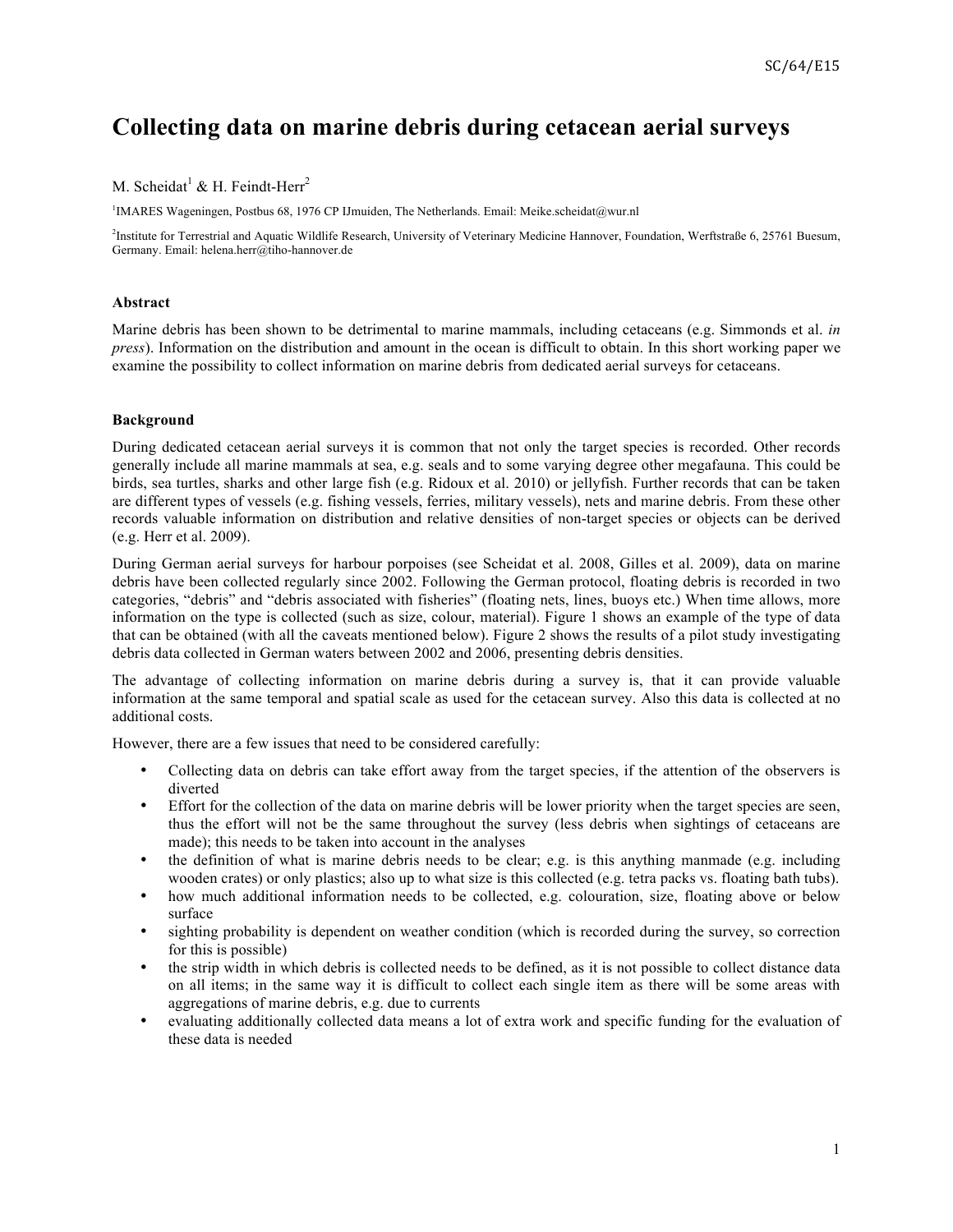## **Conclusions:**

- potentially useful, but this data collection must not interfere with survey effort and survey quality for the target species
- for investigating distribution, some type of more general counting method would be more useful than counting each single item (e.g. 1 minute effort bins with presence/absence of marine debris)
- a clear definition of what marine debris is, is needed
- it might be useful to choose one recognizable, "representative" type of marine debris which is not too frequent (e.g. balloons) to calculate densities for that subsample (and actually collect distance sampling data for that)
- funding for the investigation/evaluation of debris data should be thought of early on



Figure 1: Recorded sightings of anthropogenic activities including sightings of debris and debris associated with fisheries during an aerial cetacean survey in the central North Sea in August 2011. Taken from Gilles et al. 2012 (note that in the south-eastern Dutch part only net debris was collected).